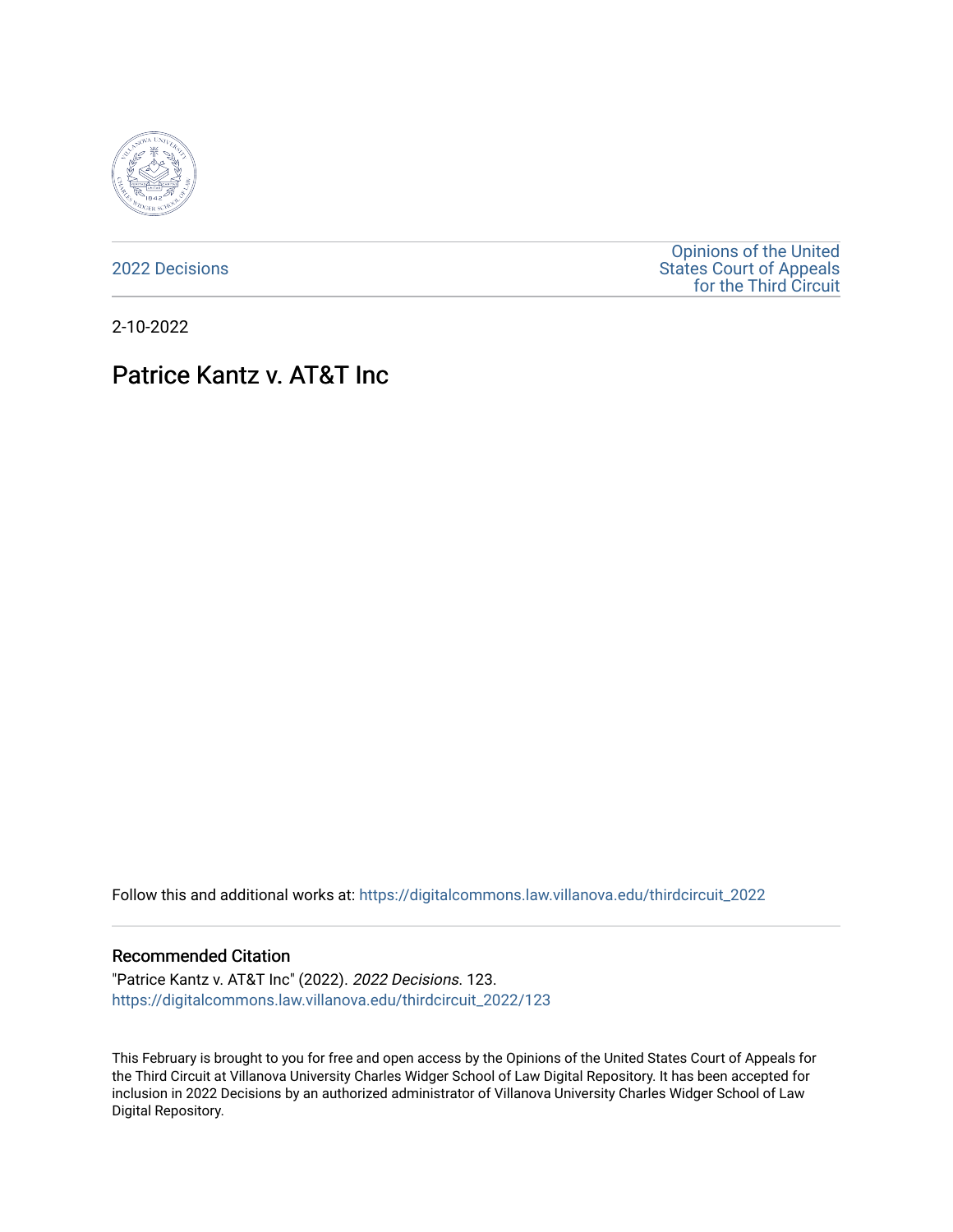## **NOT PRECEDENTIAL**

## UNITED STATES COURT OF APPEALS FOR THE THIRD CIRCUIT

No. 21-1620  $\overline{\phantom{a}}$  , where  $\overline{\phantom{a}}$ 

PATRICE KANTZ, ON BEHALF OF HERSELF INDIVIDUALLY AND ON BEHALF OF THOSE SIMILARLY SITUATED

v.

AT&T, INC.; AT&T SERVICES, INC., Appellants

Appeal from the United States District Court for the Eastern District of Pennsylvania (No. 2-20-cv-00531) District Judge: Honorable J. Curtis Joyner

 $\frac{1}{2}$ 

Submitted under Third Circuit LAR 34.1(a) on January 13, 2022

Before: AMBRO, BIBAS, and ROTH, Circuit Judges

(Opinion filed: February 10, 2022)

OPINION\*

<sup>\*</sup> This disposition is not an opinion of the full Court and, under I.O.P. 5.7, is not binding precedent.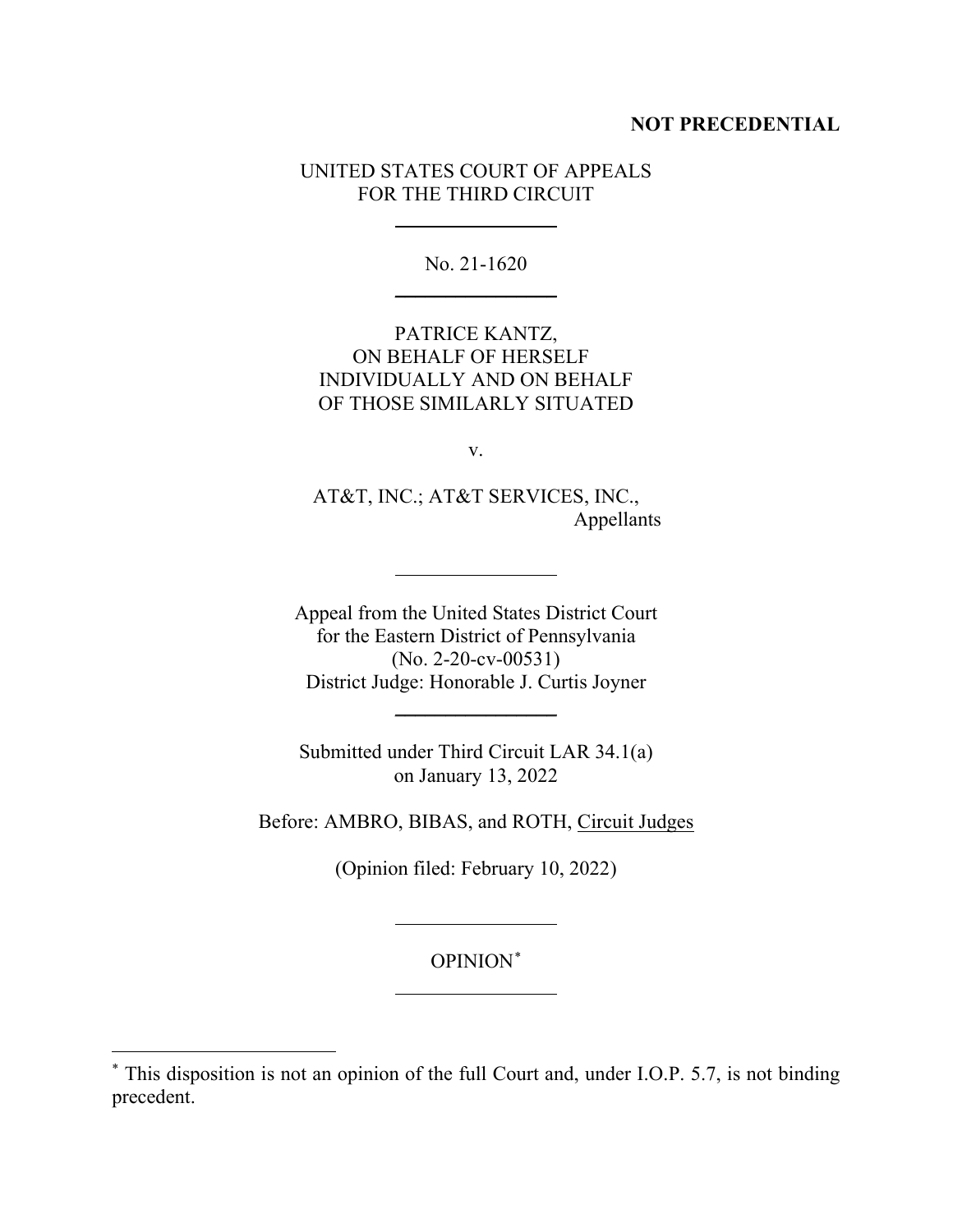## ROTH, Circuit Judge

In 2012, AT&T employee Patrice Kantz became a party to a voluntary arbitration agreement covering any claims she might have against AT&T. Seven years later, AT&T reduced its workforce and terminated Kantz. AT&T offered severance benefits to Kantz in exchange for a release of claims. She accepted these benefits and executed a general release and waiver. Kantz then brought a putative collective action against AT&T for violations of the Age Discrimination in Employment Act (ADEA). AT&T asked the District Court to compel individual arbitration and stay proceedings under the 2012 Arbitration Agreement. The District Court denied AT&T's request, finding that the 2019 General Release superseded the 2012 Arbitration Agreement.

Because the District Court correctly interpreted the 2019 General Release, we will affirm its decision denying AT&T's motion to compel arbitration.

#### **I**

In December 2011, AT&T sent Kantz an email titled "Action Required: Arbitration Agreement."<sup>1</sup> The email explained, "AT&T has created an alternative process for resolving disputes between the company and employees. Under this process, employees and the company would use independent, third-party arbitration rather than courts or juries to resolve legal disputes."<sup>2</sup> AT&T made clear that "[t]he decision on

 $<sup>1</sup>$  Appx. 103.</sup>

 $^2$  Appx. 88.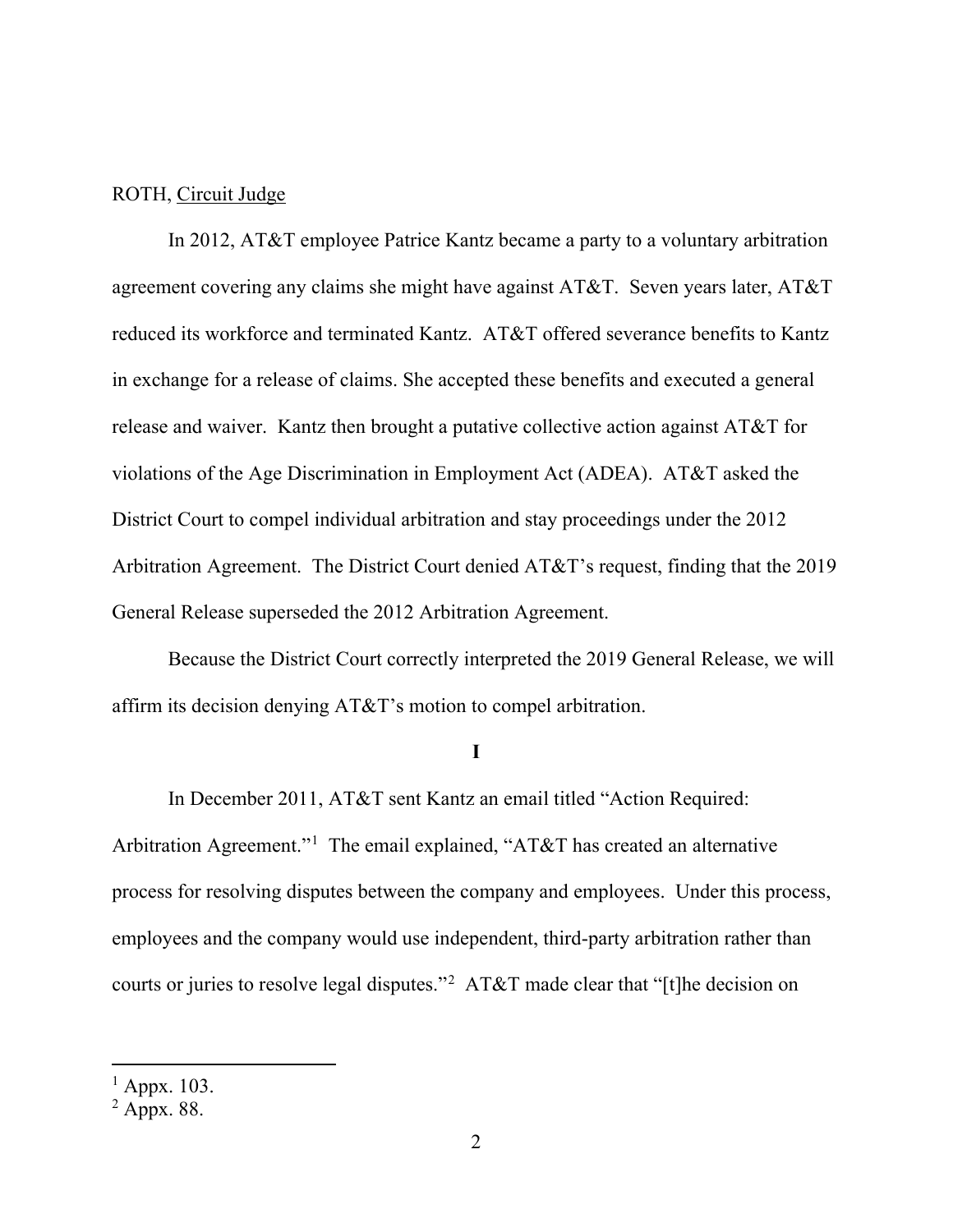whether or not to participate [in the arbitration agreement] is yours to make" and that "[i]f you do not opt out by the deadline, you are agreeing to the arbitration process as set forth in the [Arbitration] Agreement."<sup>3</sup> The Agreement applied

to any claim that you may have against any of the following: (1) any AT&T company, (2) its present or former officers, directors, employees or agents in their capacity as such or otherwise, (3) the Company's parent, subsidiary and affiliated entities, and all successors and assigns of any of them; and this agreement also applies to any claim that the Company or any other AT&T company may have against you.4

The Arbitration Agreement covered, among other claims, ADEA claims and claims "arising out of or related to your employment or termination of employment with the Company."5 The Arbitration Agreement also purported to "survive[ ] after the employment relationship terminates."<sup>6</sup> After receiving a reminder email from AT&T, Kantz accessed the Arbitration Agreement, clicked the "Review Completed" button, and never opted out.

In January 2019, AT&T announced a workforce reduction. As part of the reduction, AT&T decided to let Kantz go. AT&T offered Kantz a severance package, which included the requirement that "to be eligible to receive benefits . . . you must acknowledge the provisions of the" General Release and Waiver AT&T provided.<sup>7</sup> The 2019 General Release stated that it

set forth the entire agreement between me and the Companies concerning termination of my employment. Any other promises or representations,

<sup>3</sup> Appx. 88.

 $4$  Appx. 90.

<sup>5</sup> Appx. 90**–**91.

 $6$  Appx. 91.

 $^7$  Appx. 164.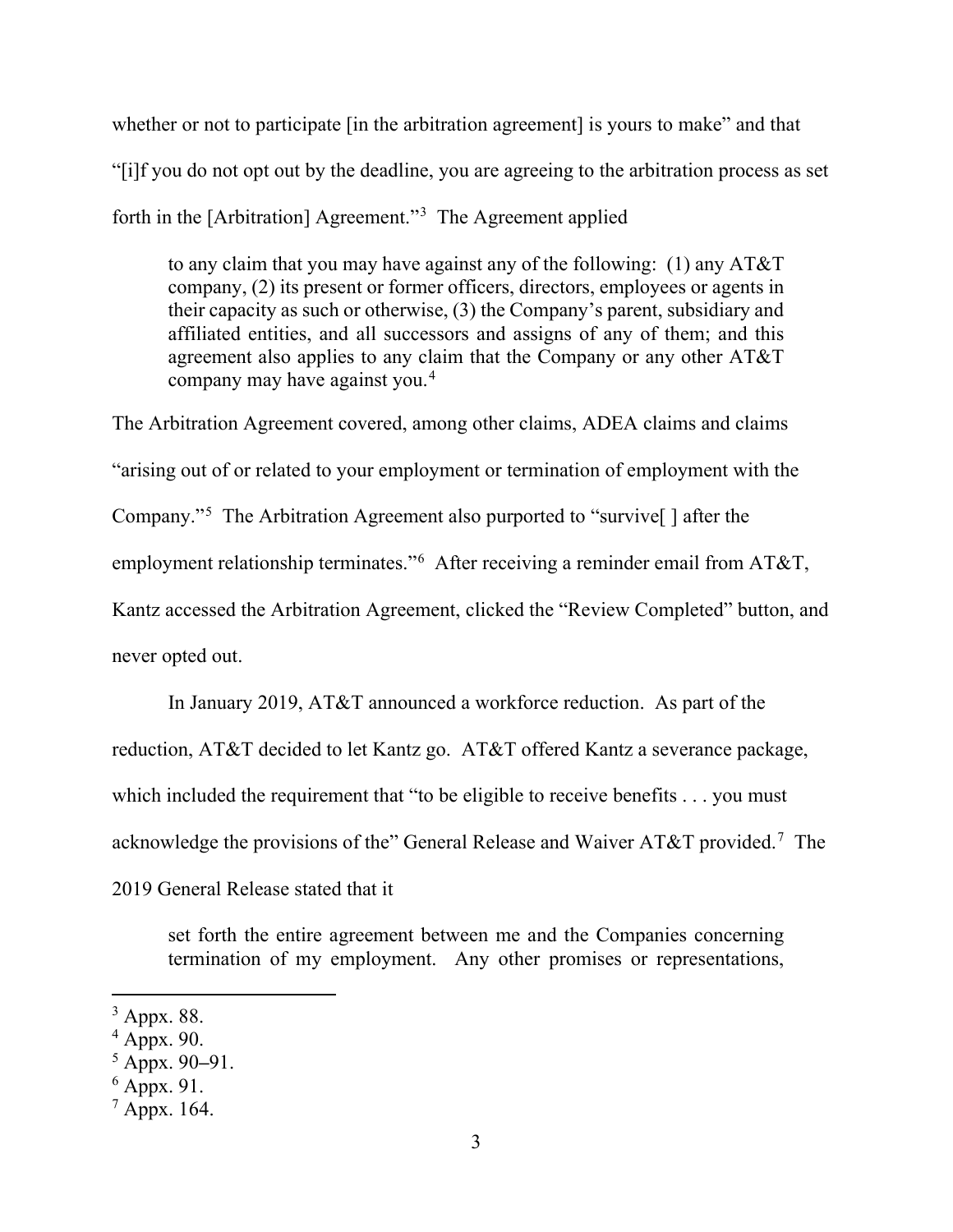written or oral, are replaced by the provisions of this document and are no longer effective unless they are contained in this document.<sup>8</sup>

The General Release did not include an arbitration clause. Kantz accepted AT&T's severance package and signed the General Release.

Kantz later sued AT&T in federal court for violating the ADEA. AT&T asked the District Court to compel arbitration under the 2012 Arbitration Agreement. The District Court denied AT&T's request. It concluded that it "cannot compel arbitration because the General Release, which did not include an agreement to arbitrate, superseded the [Arbitration Agreement]."9 According to the District Court, this was because "[t]he [G]eneral Release and the [Arbitration Agreement] are 'agreements between the same parties as to the same subject matter,'" Thus, the 2019 general release superseded the 2012 Arbitration Agreement.<sup>10</sup> AT&T appealed.

## **II**

The District Court had subject-matter jurisdiction under 28 U.S.C. § 1331. We exercise jurisdiction over AT&T's interlocutory appeal under 28 U.S.C. § 1291 and the Federal Arbitration Act, which provides that "an appeal may be taken from an order denying a petition to compel arbitration."<sup>11</sup>

<sup>8</sup> Appx. 137.

 $9$  Appx. 13.

<sup>10</sup> Appx. 13 (quoting *Jaludi v. Citigroup*, 933 F.3d 246, 256 (3d Cir. 2019)).

<sup>11</sup> *O'Hanlon v. Uber Technologies, Inc.*, 990 F.3d 757, 762 (3d Cir. 2021) (quoting 9 U.S.C.

 $§ 16(a)(1)(B)$  (cleaned up)).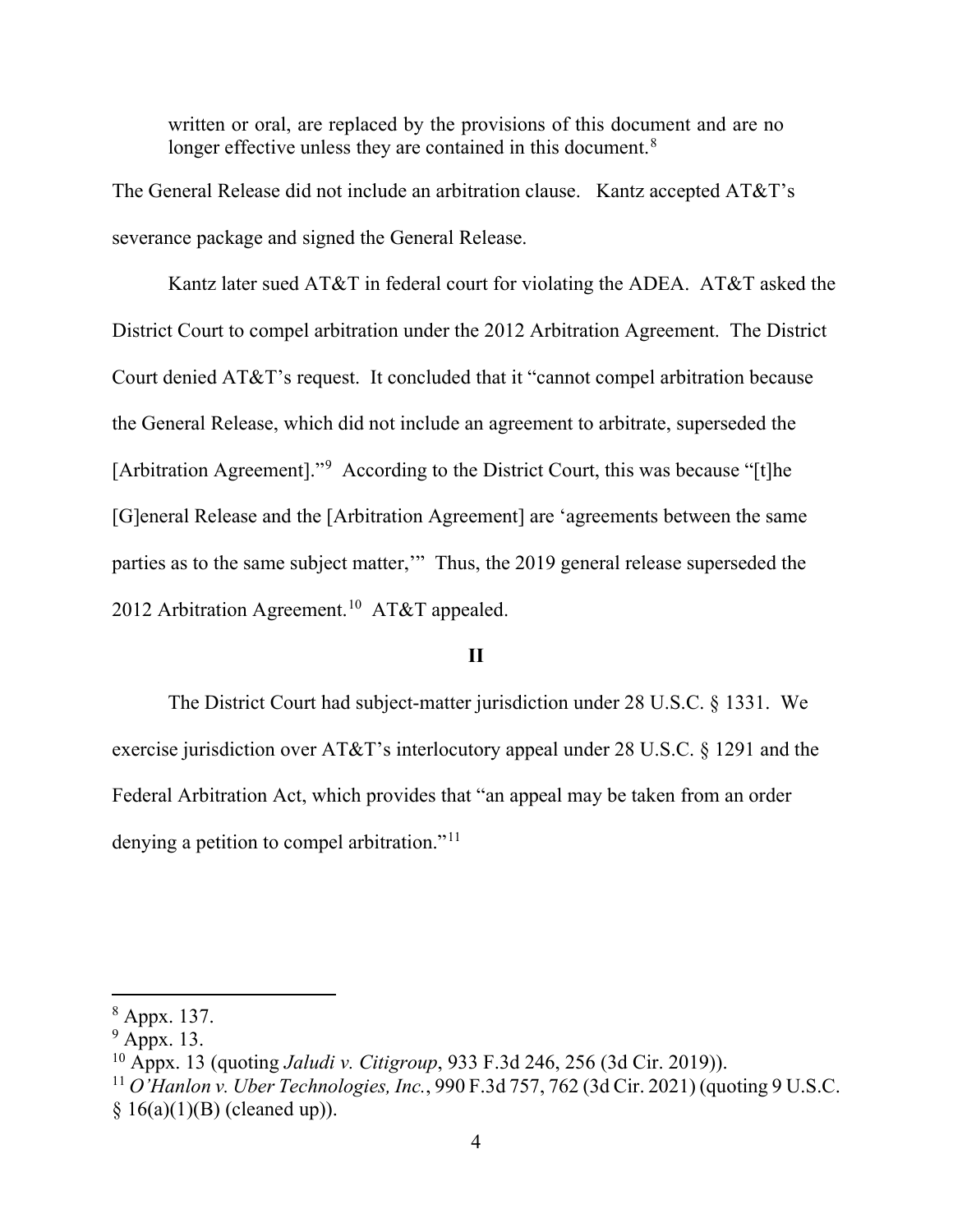**"**We exercise plenary review of the District Court's order on a motion to compel arbitration."<sup>12</sup>

We use the standard for summary judgment under Federal Rule of Civil Procedure 56(a) when reviewing the underlying motion 'because the district court's order compelling arbitration is in effect a summary disposition of the issue of whether or not there has been a meeting of the minds on the agreement to arbitrate. Thus, a motion to compel arbitration should only be granted if there is no genuine dispute as to any material fact and, after viewing facts and drawing inferences in favor of the non-moving party, the party moving to compel is entitled to judgment as a matter of law.<sup>13</sup>

In support of its position, AT&T argues that Kantz "agreed in 2012 to arbitrate any

claims she may have in the future against AT&T" and that "[n]othing in the 2019 General

Release (which extinguished Kantz's legal rights) has anything to do with the Arbitration

Agreement (which prescribed the forum in which claims over her rights would be

resolved)."14 If AT&T were correct, arbitration would be proper.

"Deciding whether arbitration is required is a two-step process: in the first step, the court determines whether 'there is an agreement to arbitrate,' and then in the second step, the court decides whether 'the dispute at issue falls within the scope of the agreement."<sup>15</sup> State law governs the first step.<sup>16</sup> Thus, we apply Pennsylvania law to determine whether the 2019 General Release (with no arbitration provision) superseded

<sup>12</sup> *White v. Sunoco, Inc.*, 870 F.3d 257, 262 (3d Cir. 2017) (quoting *Flintkote Co. v. Aviva PLC*, 769 F.3d 215, 219 (3d Cir. 2014)).

<sup>13</sup> *Id.*

<sup>&</sup>lt;sup>14</sup> Appellants' Opening Br. at 9.

<sup>15</sup> *Jaludi*, 933 F.3d at 254 (quoting *Century Indem. Co. v. Certain Underwriters at Lloyd's, London*, 584 F.3d 513 523 (3d Cir. 2009)). <sup>16</sup> *See id.*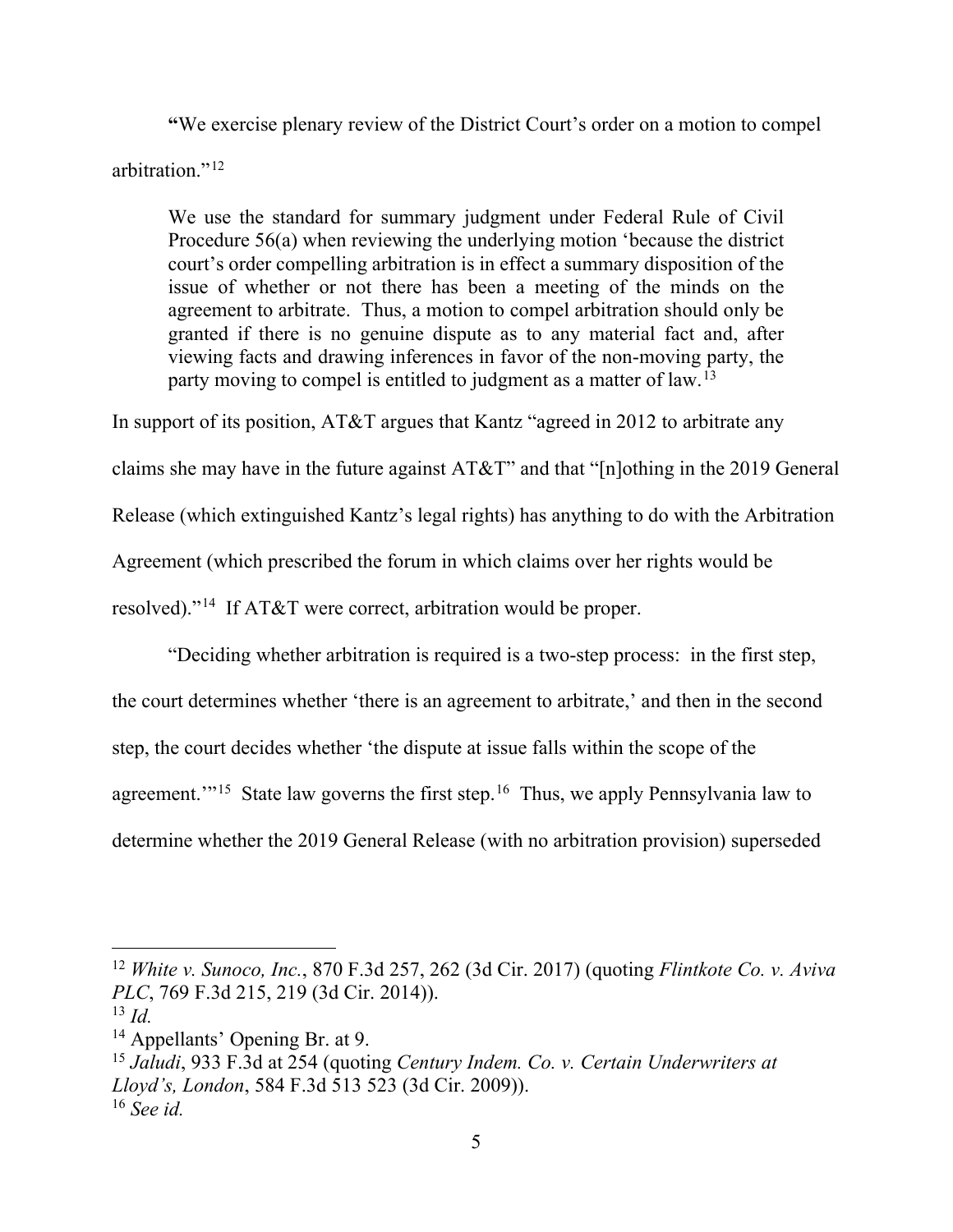the 2012 Arbitration Agreement.<sup>17</sup> "[T]he question of whether a later agreement supersedes a prior arbitration agreement is tantamount to whether there is an agreement to arbitrate."<sup>18</sup> At the first step, there is no presumption of arbitrability.<sup>19</sup> "Under" Pennsylvania law, the later of two agreements between the same parties as to the same subject matter generally supersedes the prior agreement."<sup>20</sup> "This is true even if the first agreement includes an arbitration clause and the second agreement does not."21

We begin with the text. The language of the 2019 General Release states, in

relevant part, that

[t]he provisions of this General Release and Waiver set forth the **entire agreement between me and the Companies concerning termination of my employment. Any other promises or representations, written or oral, are replaced by the provisions of this document and are no longer effective unless they are contained in this document.**<sup>22</sup>

Here, the two agreements did not concern precisely the same subject matter. The 2012

Arbitration Agreement is much broader than the 2019 General Release. The 2019

General Release, by its own terms, is the parties' "entire agreement . . ." concerning

<sup>&</sup>lt;sup>17</sup> *See id.* ("We thus apply 'ordinary state-law principles that govern the formation of contracts' to determine whether the subsequent arbitration agreement supersedes a prior agreement.") (quoting *Century Indem.*, 584 F.3d at 524).

<sup>18</sup> *Id.* at 255.

<sup>19</sup> *See id.* at 254 (citing *Century Indem.*, 584 F.3d at 526-27; *Dasher v. RBC Bank (USA)*, 745 F.3d 1111, 1122 (11th Cir. 2014); *Applied Energetics, Inc. v. NewOak Capital Mkts., LLC*, 645 F.3d 522, 526 (2d Cir. 2011)).

<sup>20</sup> *See id.* at 256 (citing *In re Klugh's Estate*, 66 A.2d 822, 825 (Pa. 1949)).

<sup>21</sup> *Id.* (citing *Collier v. Nat'l Penn Bank*, 128 A.3d 307, 311 (Pa. Super. Ct. 2015)).

<sup>22</sup> Appx. 137 (emphasis added); *see also Applied Energetics, Inc.*, 645 F.3d at 525 (holding that a later agreement that is silent on arbitration supersedes an earlier agreement providing for arbitration because "[b]oth provisions are all-inclusive, both are mandatory, and neither admits the possibility of the other").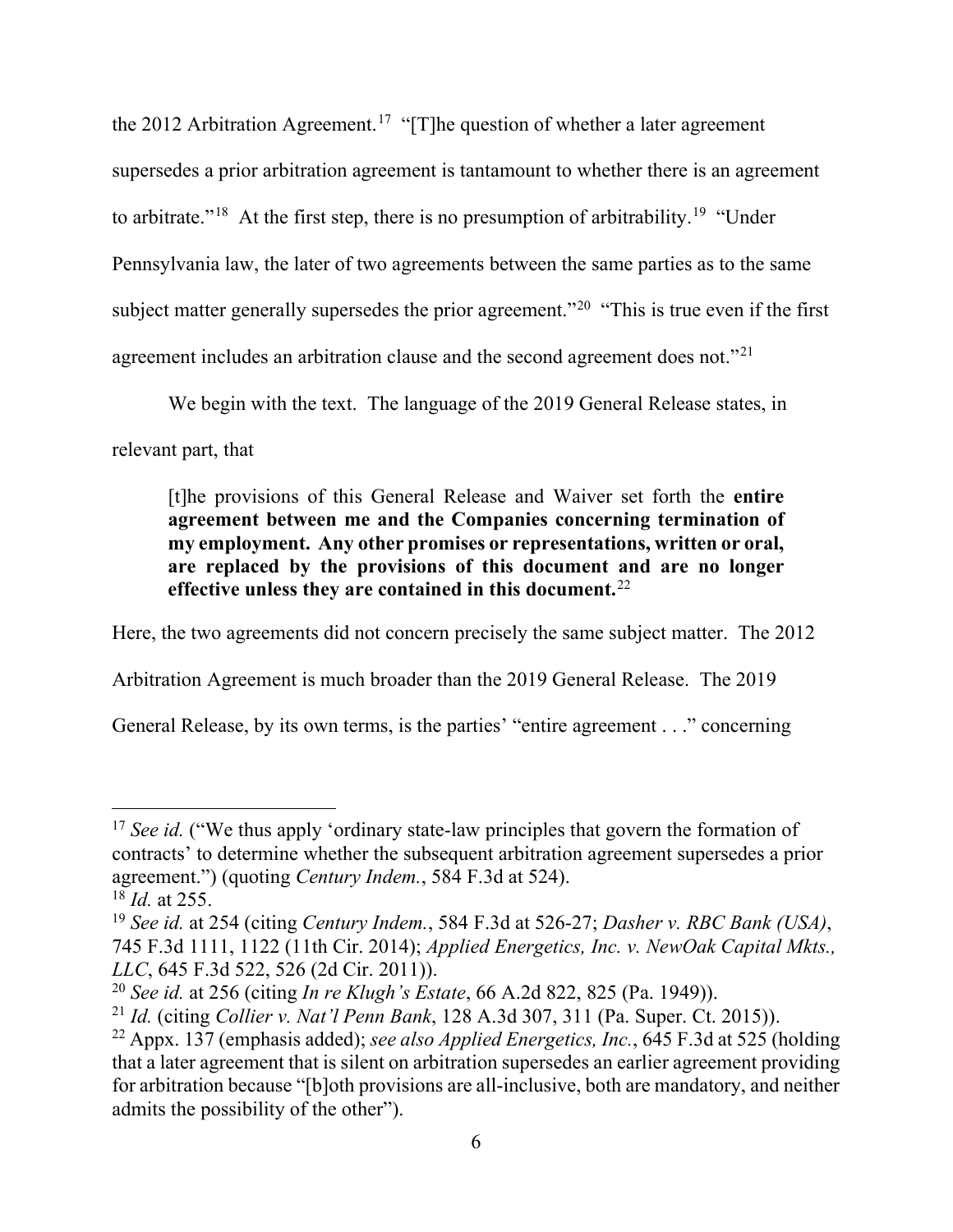termination."23 The 2012 Arbitration Agreement covers termination disputes, too, but it also covers "claim[s]  $AT&T \ldots$  may have against [Kantz]."<sup>24</sup>

Yet, a complete subject-matter overlap is not a requirement for supersession under Pennsylvania law. Where just one term in a later contract is "inconsistent with a term [in] an earlier contract" courts will interpret the later contract "as including a term to rescind the inconsistent term in the earlier contract."<sup>25</sup> Further, "the parties may or may not at the same time agree to rescind all the other provisions of the earlier contract."<sup>26</sup>

Applying that approach here, we conclude that the 2019 General Release supersedes the 2012 Arbitration Agreement as it relates to termination disputes. The merger clause in the 2019 General Release confirms that result: it is the "entire agreement between [Kantz] and the Companies concerning termination."<sup>27</sup> AT&T could have included an arbitration provision in the 2019 general release but it did not do so. So, the District Court was correct that Kantz may litigate her termination-related claims in federal court. The 2012 Arbitration Agreement, however, remains in place for other potential disputes between Kantz and AT&T.

The District Court thus properly declined to compel arbitration because the 2019 General Release included no arbitration provision, and the 2019 General Release superseded the 2012 Arbitration Agreement with respect to Kantz's termination.

<sup>23</sup> Appx. 237.

 $24$  Appx. 90.

<sup>25</sup> *In re Klugh's Est.*, 66 A.2d at 825.

<sup>26</sup> *Id.*

 $27$  Appx. 137.